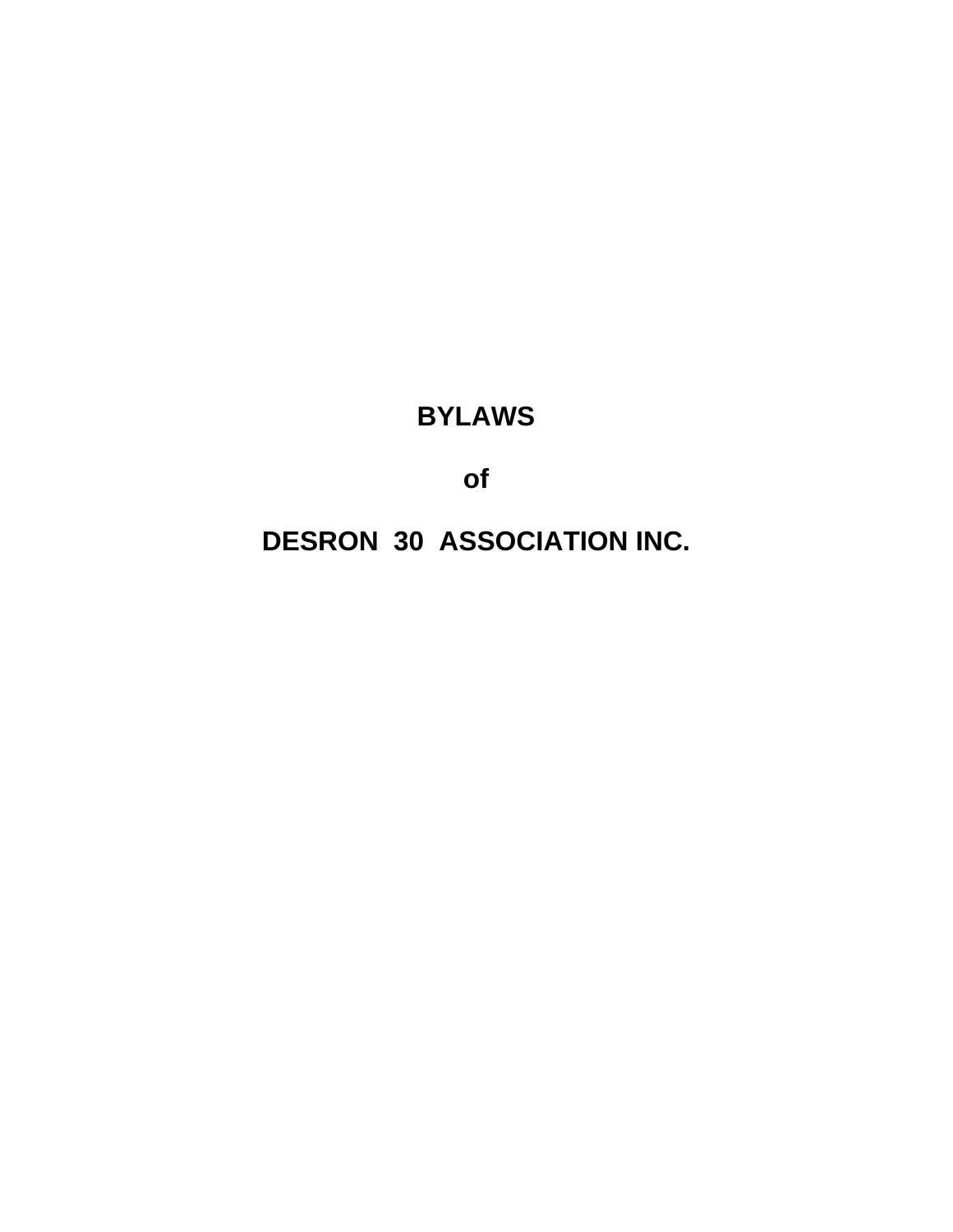**SECTION 1** 

#### **NAME AND PURPOSE**

**1.1 Name**. The name of this organization shall be DESRON 30 ASSOCIATION INC. (the Association).

**1.2 Purpose**. The Association is a Veterans' Organization as defined in Section  $501(c)(19)$  of the Internal Revenue Code. It shall be operated exclusively for the following purposes:

• To promote the social welfare of the community (that is, to promote the common good and general welfare of the people of the community).

• To carry on programs to perpetuate the memory of deceased veterans and members of the Armed Forces and to comfort their survivors.

- To Sponsor or participate in activities of a patriotic nature.
- To provide social and recreational activities for its Members.

**1.3 Nonprofit Status**. The Association is organized as a Nonprofit Georgia Corporation. No part of its net earnings shall inure to the benefit of, or be distributable to its members, trustees, directors, officers or other private persons, except that the Association shall be authorized and empowered to pay reasonable compensation for services rendered and to make payments and distributions in furtherance of its Section  $501(c)(19)$  purposes. No substantial part of the activities of the Association shall be the carrying on of propaganda, or otherwise attempting to influence legislation, and the Association shall not participate in, or intervene in (including the publishing or distribution of statements) any political campaign on behalf of, or in opposition to, any candidate for public office.

Notwithstanding any other provision of these articles, the Association shall not carry on any activities not permitted to be carried on (a) by an organization exempt from Federal income tax under Section 501(c)(19) of the Internal Revenue Code or corresponding section of any future Federal tax code or (b) by an organization, contributions to which are deductible under Section  $170(c)(2)$  of the Internal Revenue Code or corresponding section of any future Federal tax code.

Upon the dissolution of the Association, its assets shall be distributed for one or more exempt purposes within the meaning of Section  $501(c)(19)$  of the Internal Revenue Code, or corresponding section of any future Federal tax code, or shall be distributed to the Federal government, or to a state or local government, for a public purpose.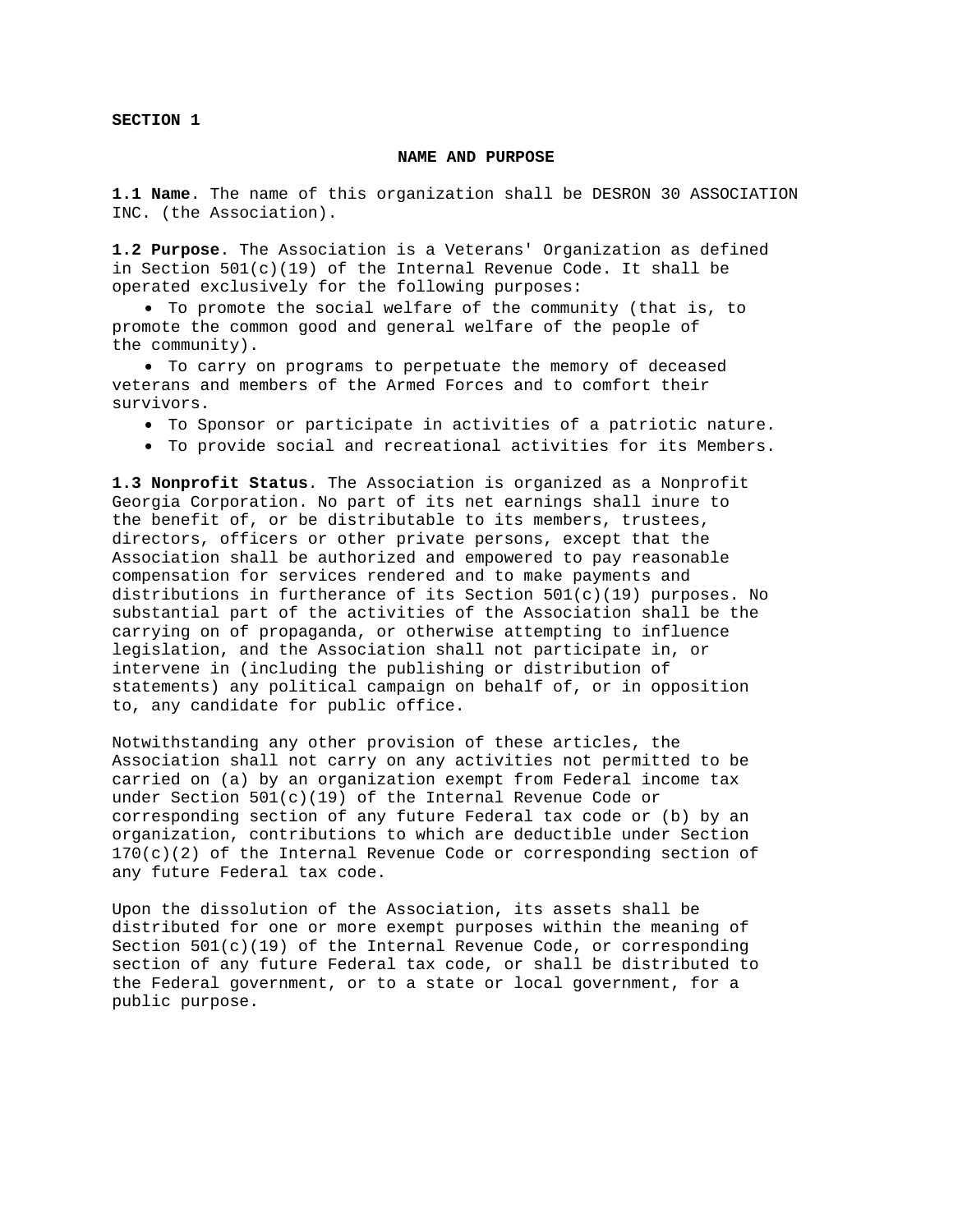#### **SECTION 2 MEMBERS AND MEETINGS**

**2.1 Membership**. Membership is limited to those U.S. Navy sailors who served on one of the ships in Destroyer Squadron 30. All persons who apply for membership who have served in that capacity will be put on the roster. Active Members include those who pay reasonable dues.

**2.2 Voting Rights**. Every Member of the Association in good standing shall have one vote with respect to all matters on which Members are entitled to vote. A Member shall be considered in good standing if his or her dues, if any, are paid up to date. Any Member can vote by written proxy on any matter to be voted on by the Members.

**2.3 Meetings**. Annual meetings will be held in September each year when called by the Chairperson unless cancelled. Special meetings of the Members shall be called by the Chairperson or Secretary upon the written request of ten percent of the Members of the Association.

**2.4 Notice of Special Meetings**. Written notice of all meetings of the Members stating the place, date and hour of the meeting and the purpose for which the meeting is called shall be mailed to members' last postal address or e-mail address not less than thirty nor more than ninety days in advance of the meeting. Business transacted at a special meeting shall be limited to the purposes stated in the meeting notice. Voting Members shall be determined as of 2359Z on the day before notice is mailed.

**2.5 Quorum and Adjournment**. One tenth of the Members, present personally or by proxy, shall constitute a quorum at all meetings of the Members. If a quorum is not present at a meeting of the Members, those Members present shall have the power to adjourn the meeting without notice other than announcement at the meeting until the quorum is present or represented.

**2.6 Majority Required**. The vote of a majority of the Members present personally or by proxy and voting shall decide any question brought before a meeting of the Members unless these Bylaws specifically require otherwise.

#### **SECTION 3 DUES**

**3.1 Annual Dues**. The Members will determine from time to time the amount, if any, of annual dues payable to the Association.

## **SECTION 4 BOARD OF DIRECTORS**

**4.1 Number and Election**. The Board of Directors shall consist of three members, or any other number set by vote of membership at the annual meeting. The initial members of the Board of Directors are Richard A. Myers, Elizabeth K. Myers and Dennis R. Holt. Board members serve until the end of the Fiscal Year or until they resign or are replaced by newly elected members.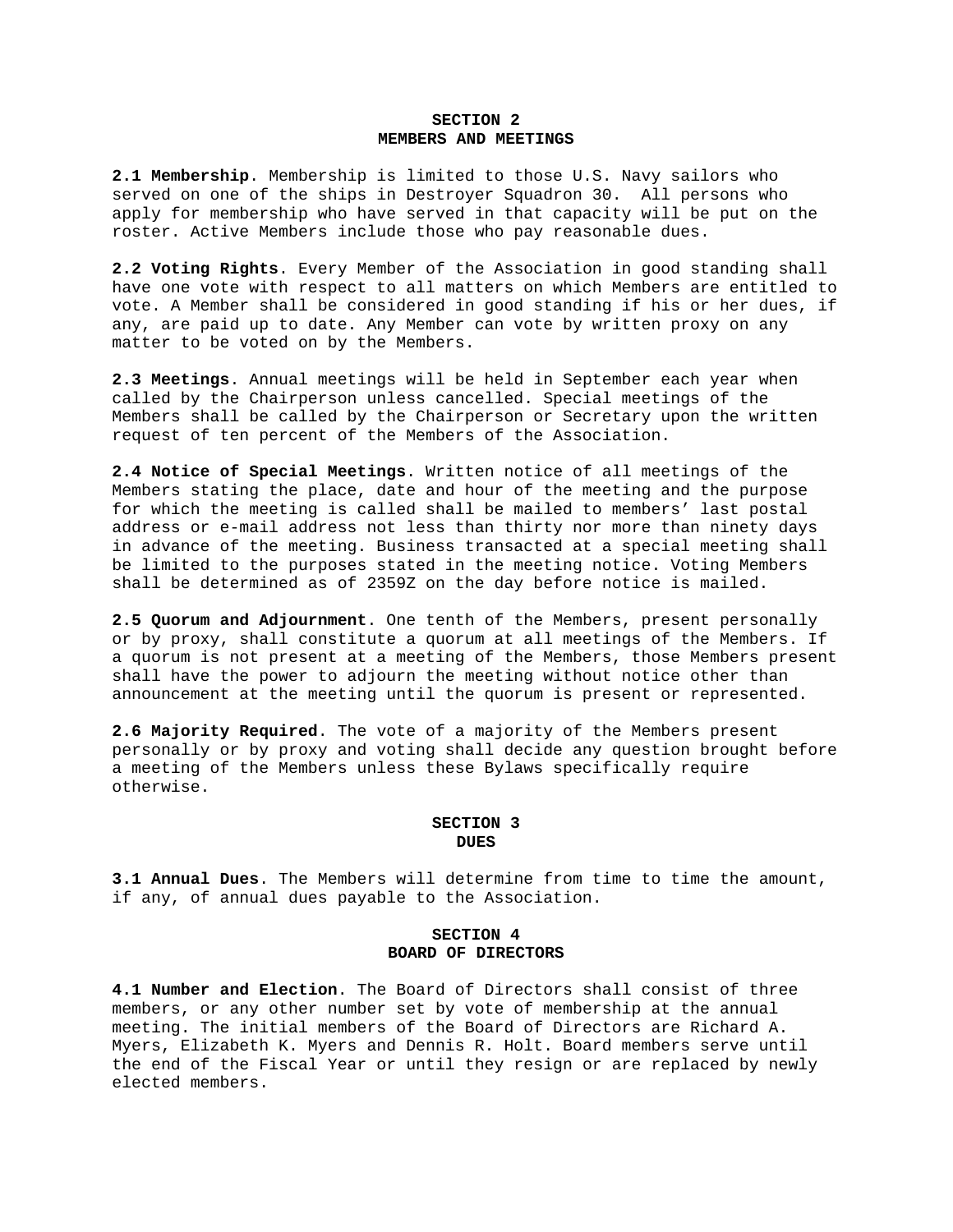**4.2 Powers and Duties**. Subject only to the express provisions of these Bylaws, the Board of Directors shall have sole power and authority over the affairs of the Association. Specifically, and without limitation, it shall be the duty of the Board of Directors to control and manage the property and business of the Association.

#### **SECTION 5 OFFICERS**

**5.1 Designation of Titles**. The Association shall be governed by the Directors who shall elect a Chairperson of the Board, a Vice Chairperson of the Board, and a Secretary. The Directors may also elect such additional officers as it may from time to time decide, and such persons shall perform such functions as may be assigned to them from time to time.

**5.2 Election of Directors and Term of Service**. The Directors of the Association shall be elected by the Association members at the annual meeting. The term of service for any Director shall be for one year, from January 1 through December 31.

**5.3 Vacancies**. A vacancy in any office because of death, resignation, removal, disqualification or otherwise may be filled by the Board of Directors at any time.

**5.4 Chairperson of the Board**. The Chairperson of the Board shall preside at all meetings of the Board of Directors. The Chairperson shall sign all instruments requiring execution on behalf of the Association.

**5.5 Vice Chairperson**. The Vice Chairperson shall have all the powers and perform all the duties of the Chairperson in case of the temporary absence or incapacity of that individual. In case of resignation, permanent absence or incapacity, the Vice Chairperson shall become Chairperson, and a new Vice Chairperson shall be chosen by the Board of Directors.

**5.6 Secretary**. The Secretary shall keep, or cause to be kept, the minutes of all meetings and other proceedings of the Board of Directors and of meetings of the Members. The Secretary shall give, or cause to be given, required notices of all meetings of the Board or of the Members. The Secretary shall administer the proxy system for matters on which Members of the Association are entitled to vote.

## **SECTION 6 GENERAL**

**6.1 Offices**. The Association may maintain offices at such place or places as may be designated from time to time by the Board of Directors, where the business of the Association may be transacted.

**6.2 Fiscal Year**. The fiscal year of the Association shall be January 1 through December 31.